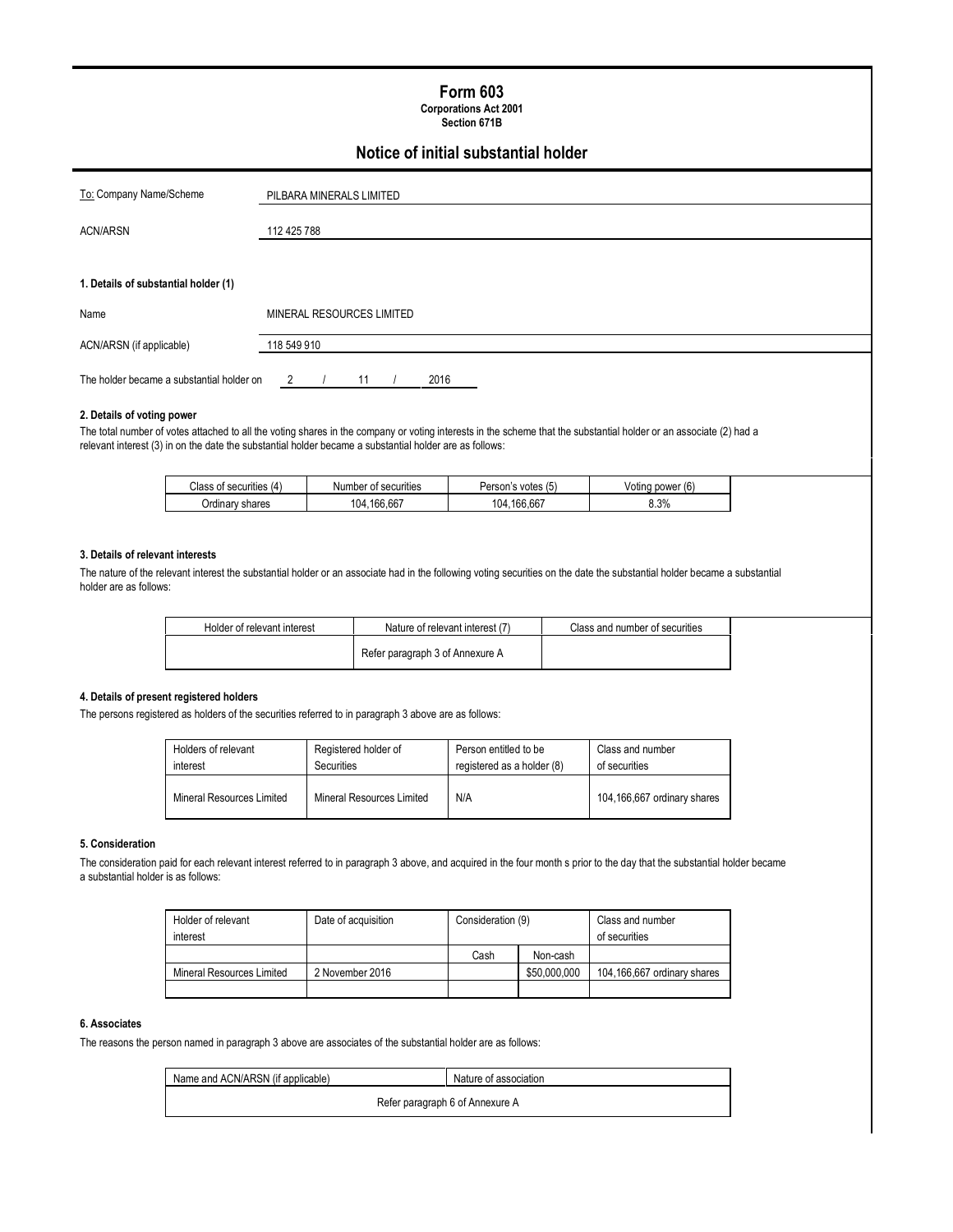#### 7. Addresses

The addresses of persons named in this form are as follows:



## **Signature**

| print name | <b>Bruce Goulds</b> | capacity | <b>Company Secretary</b> |  |      |
|------------|---------------------|----------|--------------------------|--|------|
| sign here  | $\mu$               | date     |                          |  | 2016 |

#### **DIRECTIONS**

- (1) If there are a number of substantial holders with similar or related relevant issues (eg. A corporation and its related corporations, or the manager and trustee of an equity trust), the names could be included in an annexure to the form. If the relevant interests of a group of persons are essentially similar, they may be referred to throughout the form as a specifically named group if the membership of each group, with the names and addresses of members is clearly set out in paragraph 7 of the form.
- (2) See the definition of "associate" in Section 9 of the Corporations Act 2001.
- (3) See the definition of "relevant interest" in sections 608 and 671B(7) of the Corporations Act 2001.
- (4) The voting shares of a company constitute one class unless divided into separate classes.
- (5) The total number of votes attached to all the voting shares in the company or voting interests in the scheme (if any) that the person or an associate has a relevant interest in.
- (6) The person's votes divided by the total votes in the body corporate or scheme multiplied by 100.

#### (7) Include details of:

- (a) any relevant agreement or other circumstances by which the relevant interest was acquired. If subsection 671B(4) applies, a copy of any document setting out the terms of any relevant agreement, and a statement by the person giving full and accurate details of any contract, scheme or arrangement, must accompany this form, together with a written statement certifying this contract, scheme or arrangement; and
- (b) any qualification of the power of a person to exercise, control the exercise of, the voting powers or disposal of the securities to which the relevant interest relates (indicating clearly the particular securities to which the qualification applies). See the definition of "relevant agreement" in section 9 of the Corporations Act 2001.
- (8) If the substantial holder in unable to determine the identity of the person (eg. If the relevant interest arises because of an option) write "unknown".
- (9) Details of the consideration must include any and all benefits, money and other, that any person from whom a relevant interest was acquired has, or may, become entitled to receive in relation to that acquisition. Details must be included even if the benefit is conditional on the happening or not of a contingency. Details must be included of any benefit paid on behalf of the substantial holder or its associate in relation to the acquisitions, even if they are not paid directly to the person from whom the relevant interest was acquired.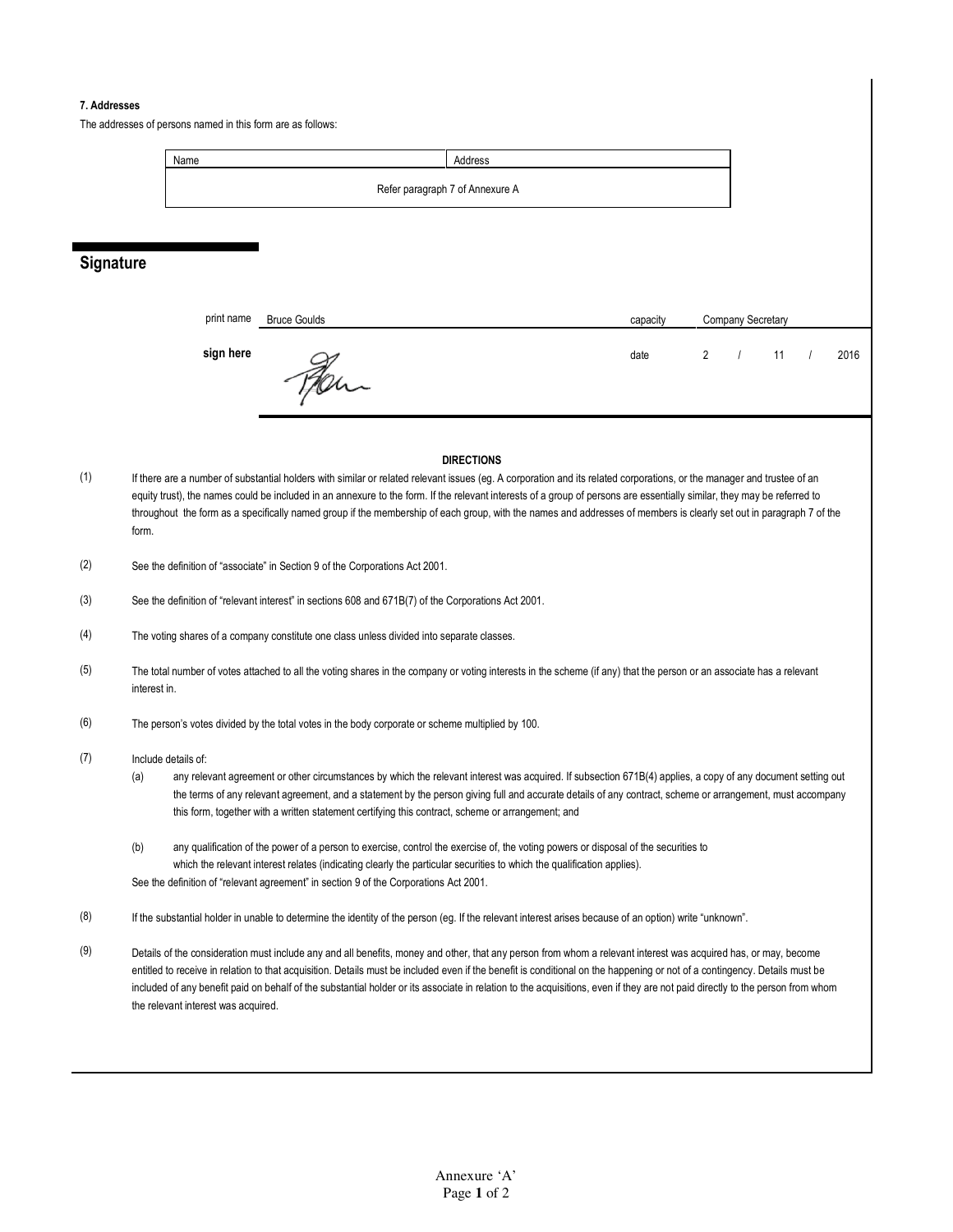# THIS IS ANNEXURE 'A' OF 3 PAGES REFERRED TO IN FORM 603 'NOTICE OF INITIAL SUBSTANTIAL HOLDER' LODGED BY MINERAL RESOURCES LIMITED IN RELATION TO PILBARA MINERALS LIMITED ACN 112 425 788

Print Name Bruce Goulds Bruce Goulds Capacity Company Secretary/CFO

Fer

Sign Here 2/11/2016

 $\mathcal{L}_\text{max} = \frac{1}{2} \sum_{i=1}^{n} \frac{1}{2} \sum_{i=1}^{n} \frac{1}{2} \sum_{i=1}^{n} \frac{1}{2} \sum_{i=1}^{n} \frac{1}{2} \sum_{i=1}^{n} \frac{1}{2} \sum_{i=1}^{n} \frac{1}{2} \sum_{i=1}^{n} \frac{1}{2} \sum_{i=1}^{n} \frac{1}{2} \sum_{i=1}^{n} \frac{1}{2} \sum_{i=1}^{n} \frac{1}{2} \sum_{i=1}^{n} \frac{1}{2} \sum_{i=1}^{n} \frac{1$ 

 $\mathcal{L}_\text{max} = \frac{1}{2} \sum_{i=1}^{n} \frac{1}{2} \sum_{i=1}^{n} \frac{1}{2} \sum_{i=1}^{n} \frac{1}{2} \sum_{i=1}^{n} \frac{1}{2} \sum_{i=1}^{n} \frac{1}{2} \sum_{i=1}^{n} \frac{1}{2} \sum_{i=1}^{n} \frac{1}{2} \sum_{i=1}^{n} \frac{1}{2} \sum_{i=1}^{n} \frac{1}{2} \sum_{i=1}^{n} \frac{1}{2} \sum_{i=1}^{n} \frac{1}{2} \sum_{i=1}^{n} \frac{1$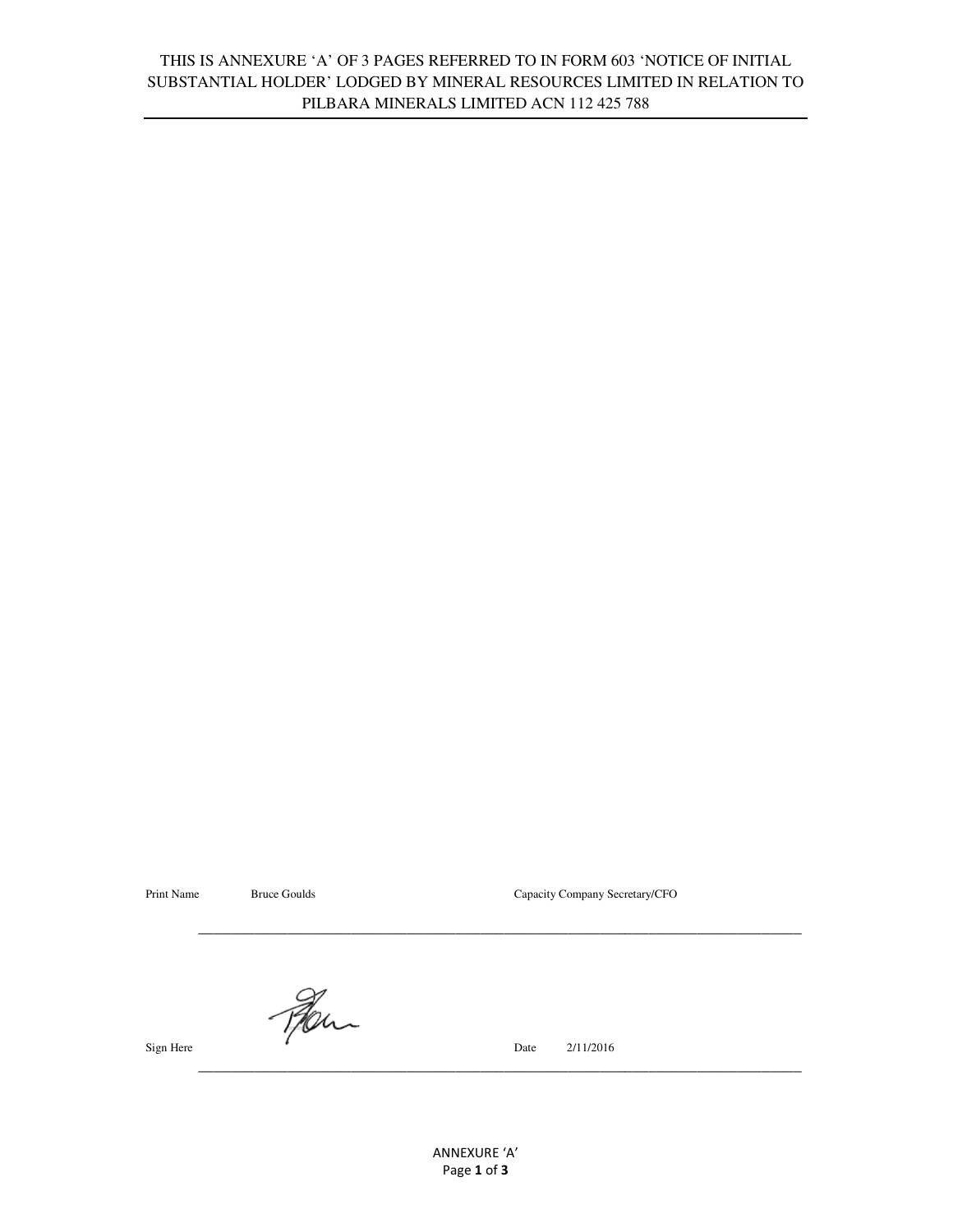### 3. Details of relevant interests

The nature of the relevant interest the substantial holder or an associate had in the following voting securities on the date the substantial holder became a substantial holder are as follows:

| Holder of relevant interest             | Nature of relevant interest (7) | Class and number of securities |
|-----------------------------------------|---------------------------------|--------------------------------|
| <b>Mineral Resources Limited</b>        | Holder of the securities        | 104,166,667 ordinary shares    |
|                                         |                                 |                                |
| Crushing Services International Pty Ltd | Pursuant to section 608 of the  | Nil                            |
|                                         | Corporations Act 2001 (Cth)     |                                |
| P.I.H.A. Pty Ltd                        | Pursuant to section 608 of the  | Nil                            |
|                                         | Corporations Act 2001 (Cth)     |                                |
| Process Minerals International Pty Ltd  | Pursuant to section 608 of the  | Nil                            |
|                                         | Corporations Act 2001 (Cth)     |                                |
| <b>Polaris Metals Pty Ltd</b>           | Pursuant to section 608 of the  | Nil                            |
|                                         | Corporations Act 2001 (Cth)     |                                |
| <b>Eclipse Minerals Pty Ltd</b>         | Pursuant to section 608 of the  | Nil                            |
|                                         | Corporations Act 2001 (Cth)     |                                |
| <b>Mesa Minerals Limited</b>            | Pursuant to section 608 of the  | Nil                            |
|                                         | Corporations Act 2001 (Cth)     |                                |
| <b>Hitec Energy Pty Ltd</b>             | Pursuant to section 608 of the  | Nil                            |
|                                         | Corporations Act 2001 (Cth)     |                                |
| <b>Auvex Resources Pty Ltd</b>          | Pursuant to section 608 of the  | Nil                            |
|                                         | Corporations Act 2001 (Cth)     |                                |
| Mineral Resources (Equipment) Pty Ltd   | Pursuant to section 608 of the  | Nil                            |
|                                         | Corporations Act 2001 (Cth)     |                                |
| PIHA (Water) Pty Ltd                    | Pursuant to section 608 of the  | Nil                            |
|                                         | Corporations Act 2001 (Cth)     |                                |
| <b>Steelpile Pty Ltd</b>                | Pursuant to section 608 of the  | Nil                            |
|                                         | Corporations Act 2001 (Cth)     |                                |
| <b>Mineral Construction Pty Ltd</b>     | Pursuant to section 608 of the  | Nil                            |
|                                         | Corporations Act 2001 (Cth)     |                                |
| <b>Mineral Services Pty Ltd</b>         | Pursuant to section 608 of the  | Nil                            |
|                                         | Corporations Act 2001 (Cth)     |                                |
| <b>Vigor Materials Handling Pty Ltd</b> | Pursuant to section 608 of the  | Nil                            |
|                                         | Corporations Act 2001 (Cth)     |                                |
| <b>MRL Rail Pty Ltd</b>                 | Pursuant to section 608 of the  | Nil                            |
|                                         | Corporations Act 2001 (Cth)     |                                |
| MIS. Carbonart Pty Ltd                  | Pursuant to section 608 of the  | Nil                            |
|                                         | Corporations Act 2001 (Cth)     |                                |
| <b>Flotar Pty Ltd</b>                   | Pursuant to section 608 of the  | Nil                            |
|                                         | Corporations Act 2001 (Cth)     |                                |
| ACN 611 495 268 Pty Ltd                 | Pursuant to section 608 of the  | Nil                            |
|                                         | Corporations Act 2001 (Cth)     |                                |
| ACN 611 494 912 Pty Ltd                 | Pursuant to section 608 of the  | Nil                            |
|                                         | Corporations Act 2001 (Cth)     |                                |
| <b>Wodgina Lithium Pty Ltd</b>          | Pursuant to section 608 of the  | Nil                            |
|                                         | Corporations Act 2001 (Cth)     |                                |
| Mineral Resources Transport Pty Ltd     | Pursuant to section 608 of the  | Nil                            |
|                                         | Corporations Act 2001 (Cth)     |                                |